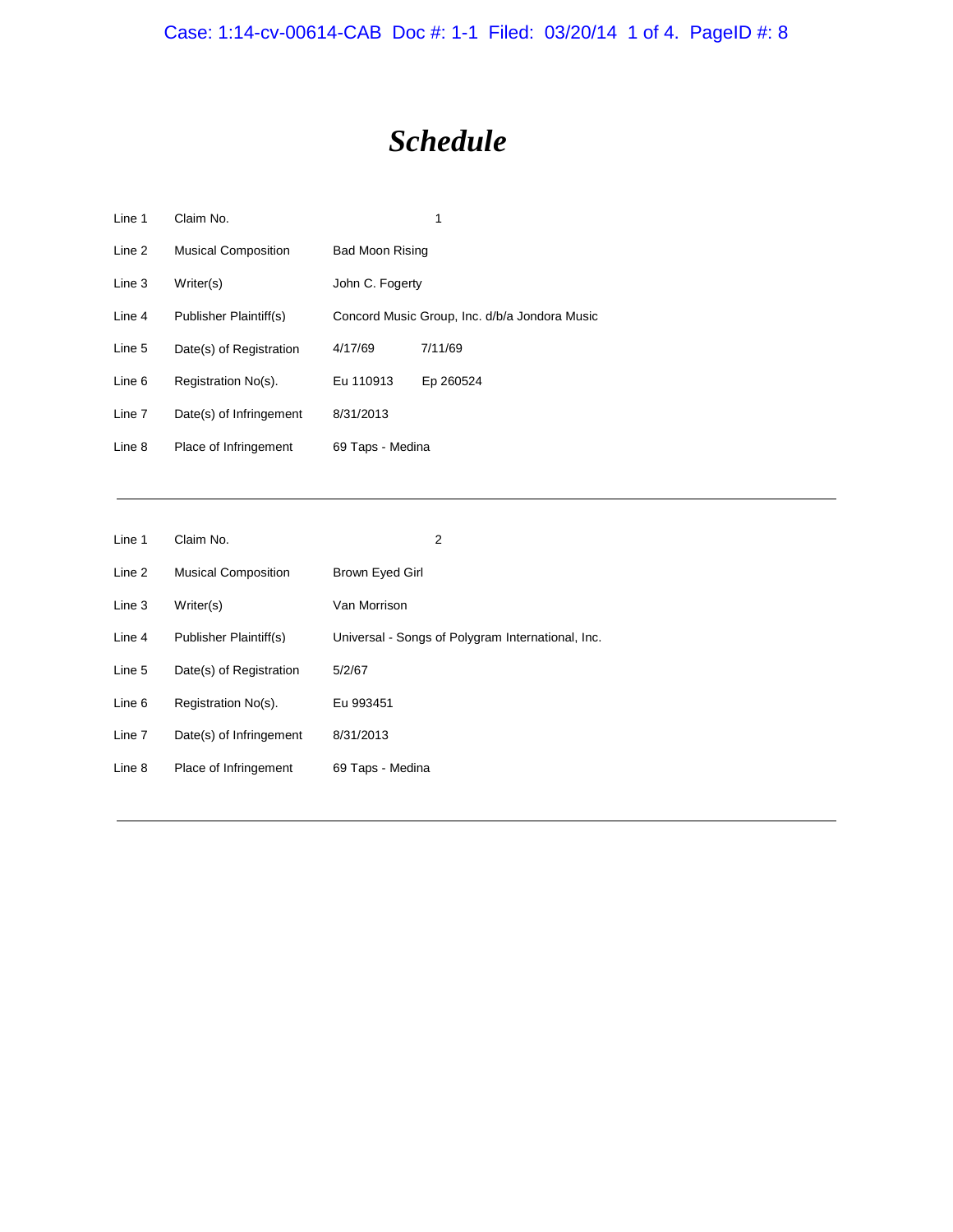## Case: 1:14-cv-00614-CAB Doc #: 1-1 Filed: 03/20/14 2 of 4. PageID #: 9

| Line 1 | Claim No.                  | 3                                                                                                                                                                            |
|--------|----------------------------|------------------------------------------------------------------------------------------------------------------------------------------------------------------------------|
| Line 2 | <b>Musical Composition</b> | Every Rose Has Its Thorn                                                                                                                                                     |
| Line 3 | Writer(s)                  | Bret Michael Sychak p/k/a Bret Michaels; Bruce Anthony Johannesson p/k/a C.C.<br>DeVille; Robert Harry Kuykendall p/k/a Bobby Dall; Richard Alan Ream p/k/a Rikki<br>Rockett |
| Line 4 | Publisher Plaintiff(s)     | Robert Kuykendall, Richard A. Ream, Bruce Johannesson and Bret M. Sychak, a<br>partnership d/b/a Cyanide Publishing                                                          |
| Line 5 | Date(s) of Registration    | 8/1/88                                                                                                                                                                       |
| Line 6 | Registration No(s).        | PA 374-492                                                                                                                                                                   |
| Line 7 | Date(s) of Infringement    | 8/31/2013                                                                                                                                                                    |
| Line 8 | Place of Infringement      | 69 Taps - Medina                                                                                                                                                             |

| Line 1 | Claim No.                  | 4                                             |
|--------|----------------------------|-----------------------------------------------|
| Line 2 | <b>Musical Composition</b> | Fortunate Son                                 |
| Line 3 | Writer(s)                  | John C. Fogerty                               |
| Line 4 | Publisher Plaintiff(s)     | Concord Music Group, Inc. d/b/a Jondora Music |
| Line 5 | Date(s) of Registration    | 11/17/69<br>2/16/70                           |
| Line 6 | Registration No(s).        | Eu 149502 Ep 272078                           |
| Line 7 | Date(s) of Infringement    | 8/31/2013                                     |
| Line 8 | Place of Infringement      | 69 Taps - Medina                              |

| Line 1 | Claim No.                  | 5                                                                          |
|--------|----------------------------|----------------------------------------------------------------------------|
| Line 2 | <b>Musical Composition</b> | Free Bird                                                                  |
| Line 3 | Writer(s)                  | Allen Collins; Ron Van Zant                                                |
| Line 4 | Publisher Plaintiff(s)     | Songs of Universal, Inc.; EMI Virgin Songs, Inc. d/b/a EMI Longitude Music |
| Line 5 | Date(s) of Registration    | 12/5/73<br>7/14/75                                                         |
| Line 6 | Registration No(s).        | Eu 450840<br>Ep 340382                                                     |
| Line 7 | Date(s) of Infringement    | 8/31/2013                                                                  |
| Line 8 | Place of Infringement      | 69 Taps - Medina                                                           |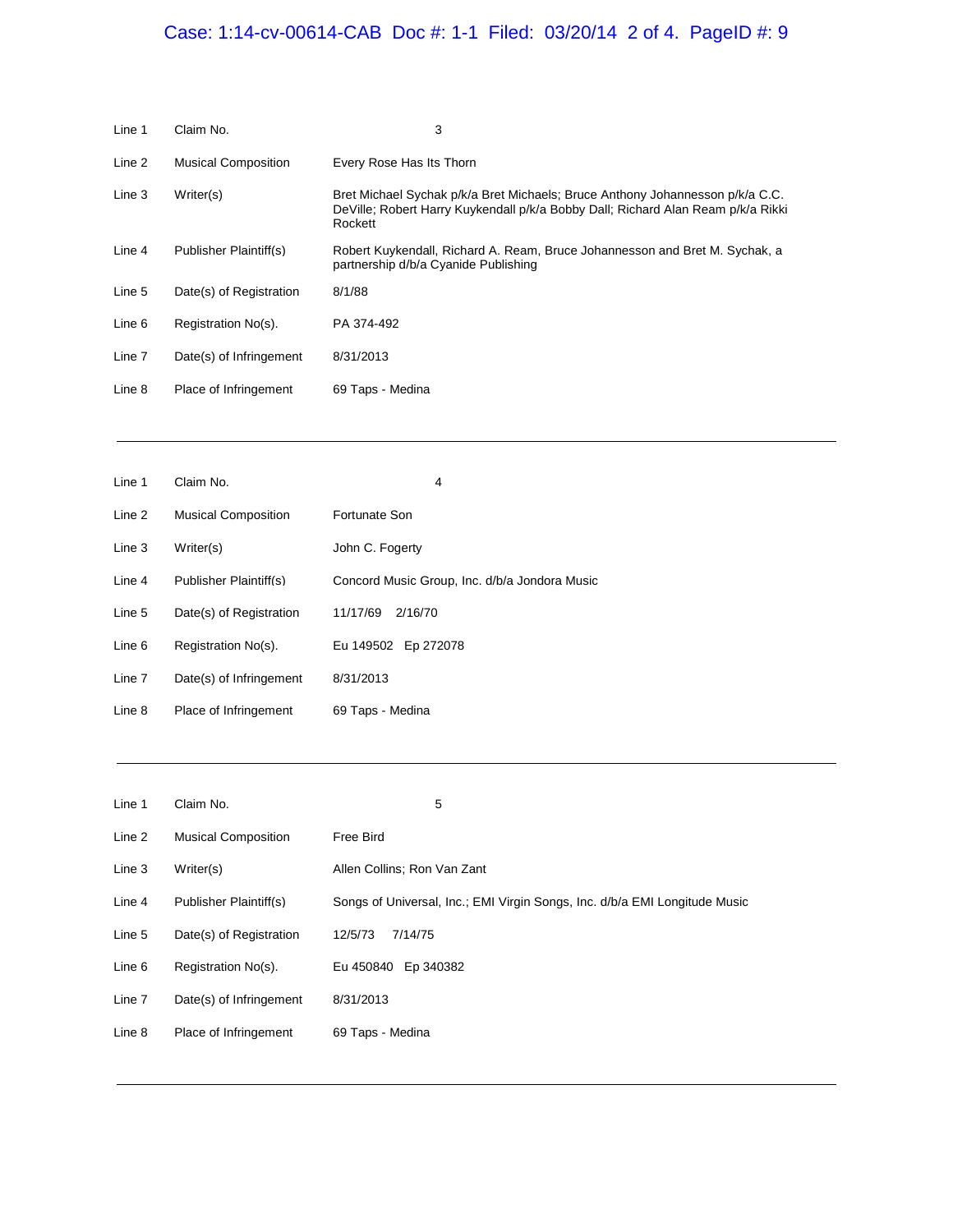## Case: 1:14-cv-00614-CAB Doc #: 1-1 Filed: 03/20/14 3 of 4. PageID #: 10

| Line 1 | Claim No.                  | 6                                                 |
|--------|----------------------------|---------------------------------------------------|
| Line 2 | <b>Musical Composition</b> | Jessie's Girl                                     |
| Line 3 | Writer(s)                  | Richard Lewis Springthorpe a/k/a Rick Springfield |
| Line 4 | Publisher Plaintiff(s)     | Universal - Songs of Polygram International, Inc. |
| Line 5 | Date(s) of Registration    | 4/28/81<br>11/20/81                               |
| Line 6 | Registration No(s).        | PA 100-885 PA 124-280                             |
| Line 7 | Date(s) of Infringement    | 8/31/2013                                         |
| Line 8 | Place of Infringement      | 69 Taps - Medina                                  |

| Line 1 | Claim No.                  |                  | 7                                                  |
|--------|----------------------------|------------------|----------------------------------------------------|
| Line 2 | <b>Musical Composition</b> | Mustang Sally    |                                                    |
| Line 3 | Writer(s)                  | Bonny Rice       |                                                    |
| Line 4 | Publisher Plaintiff(s)     |                  | Fourteenth Hour Music Inc.; Springtime Music, Inc. |
| Line 5 | Date(s) of Registration    | 4/27/93          | 3/22/65                                            |
| Line 6 | Registration No(s).        | RE 627-422       | Eu 873659                                          |
| Line 7 | Date(s) of Infringement    | 8/31/2013        |                                                    |
| Line 8 | Place of Infringement      | 69 Taps - Medina |                                                    |

| Line 1 | Claim No.                  | 8                                                             |
|--------|----------------------------|---------------------------------------------------------------|
| Line 2 | <b>Musical Composition</b> | She's Some Kind Of Wonderful a/k/a Some Kind Of Wonderful     |
| Line 3 | Writer(s)                  | J. Ellison a/k/a John Ellison                                 |
| Line 4 | Publisher Plaintiff(s)     | Dandelion Music Co., a division of Jamie Music Publishing Co. |
| Line 5 | Date(s) of Registration    | 6/5/67                                                        |
| Line 6 | Registration No(s).        | Ep 232189                                                     |
| Line 7 | Date(s) of Infringement    | 8/31/2013                                                     |
| Line 8 | Place of Infringement      | 69 Taps - Medina                                              |

<u> 1989 - Johann Stoff, die besteht is die Stoffense sowie van die Bergere van die Stoffense van die Bergere van</u>